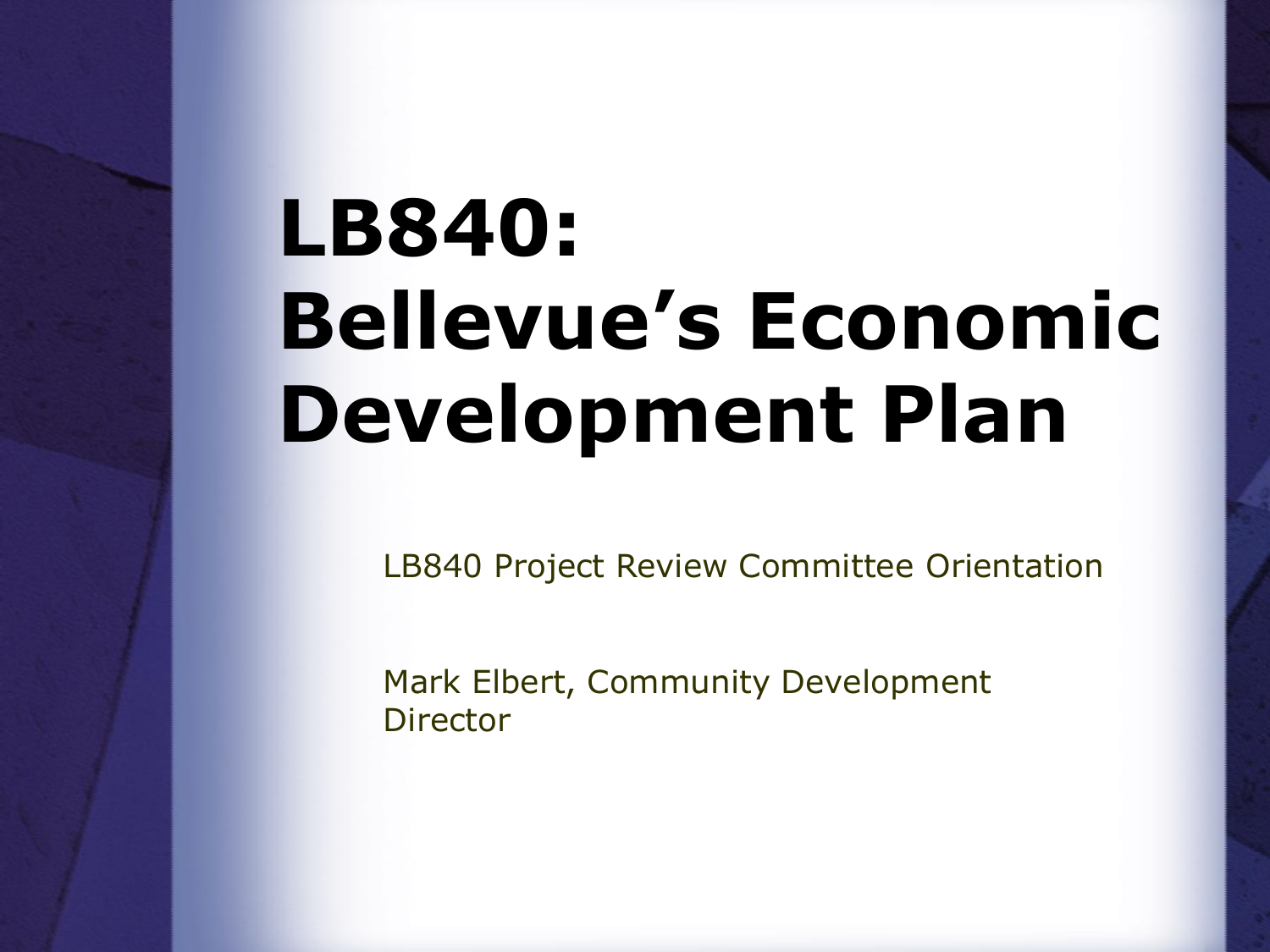#### **What is LB840?**

- **.** In 1991, the Nebraska Unicameral implemented this amendment with the passage of Legislative Bill 840, the *Local Option Municipal Economic Development Act*.
- LB840 allows cities and villages the power to use local sources of revenue for economic or industrial projects and programs.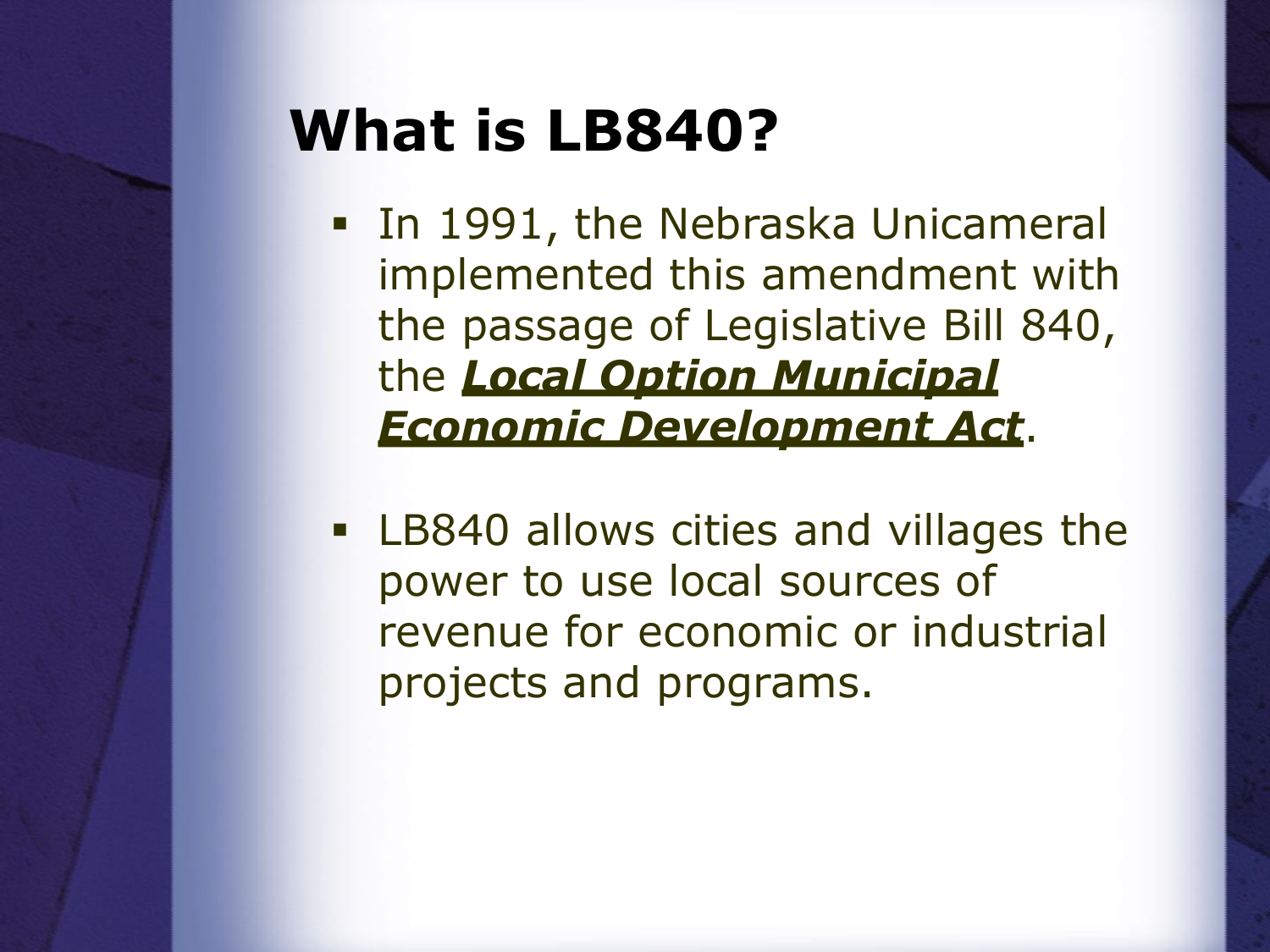## **Bellevue's Strategy**

- The principal strategy is directed at maintaining a good quality of life, building a strong workforce, developing community resources, attracting new capital investment, broadening the community's tax base and ensuring economic stability and viability for the City of Bellevue.
- An economic development program can establish the city as a nurturing environment for small and large businesses alike.
- **This atmosphere will encourage people with** skills and ideas to move or return to Bellevue to do business as well as retain current residents.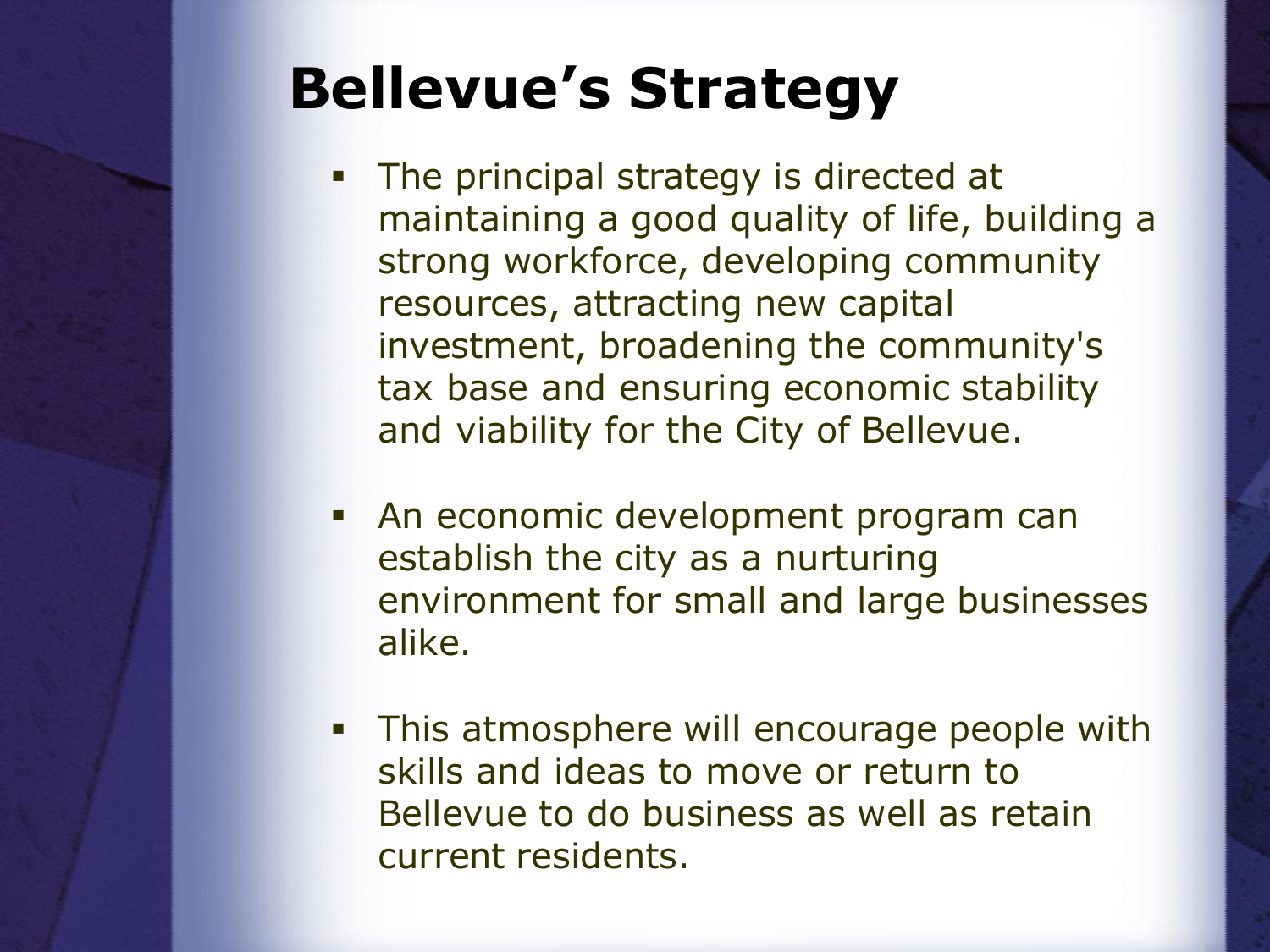#### **Purpose & Intent**

- **.** The City of Bellevue intends to implement the Economic Development Program within the southeast corner of the City's planning and zoning jurisdiction.
- **EXTE:** The City of Bellevue will promote new development in the  $±5000$  acre area identified as the Highway 34 Corridor District which is in Sarpy County from the Missouri River west to Highway 75 and from the Platte River north to approximately Cunningham & Fairview Roads.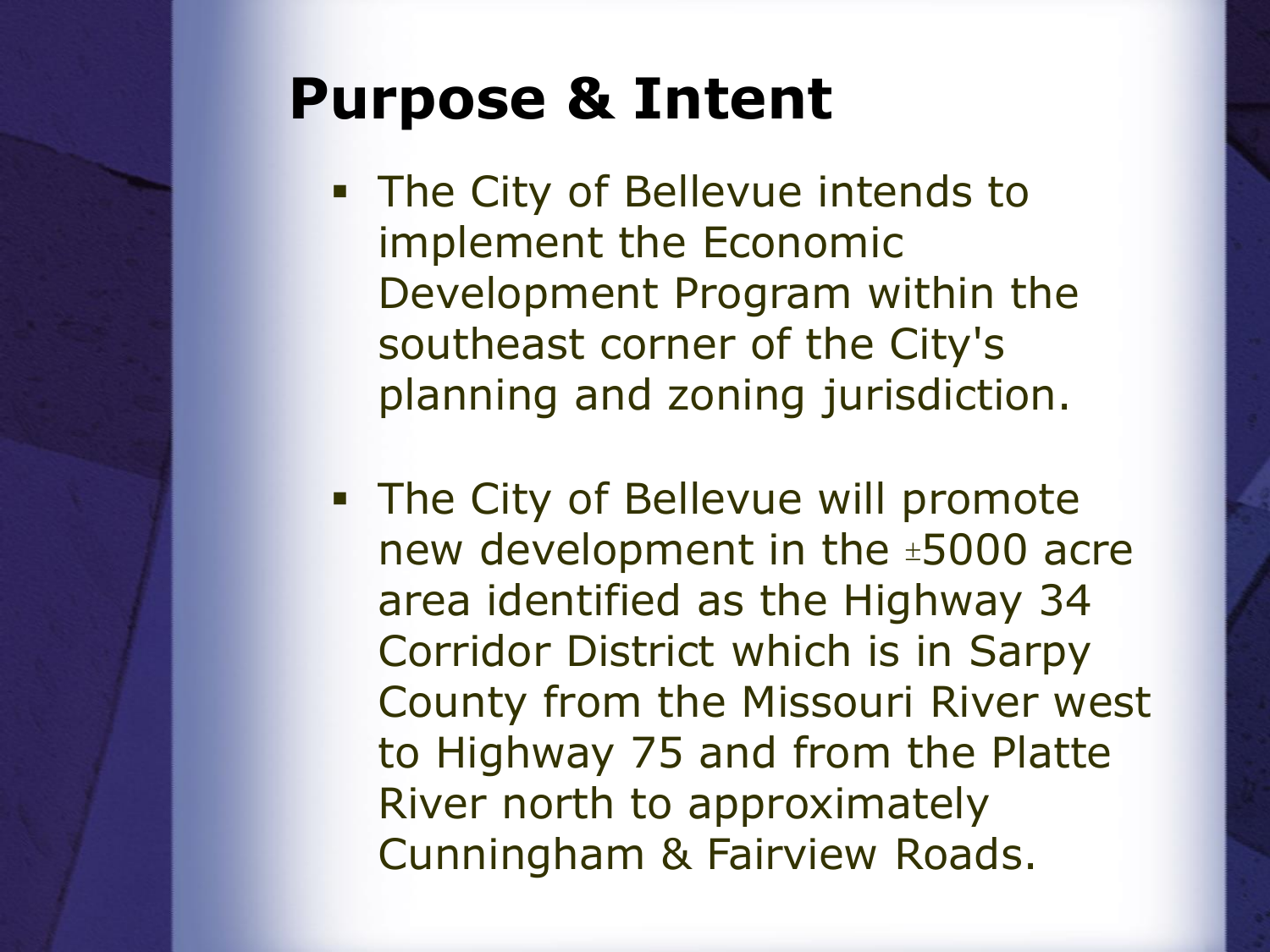### **Highway 34 Corridor District**

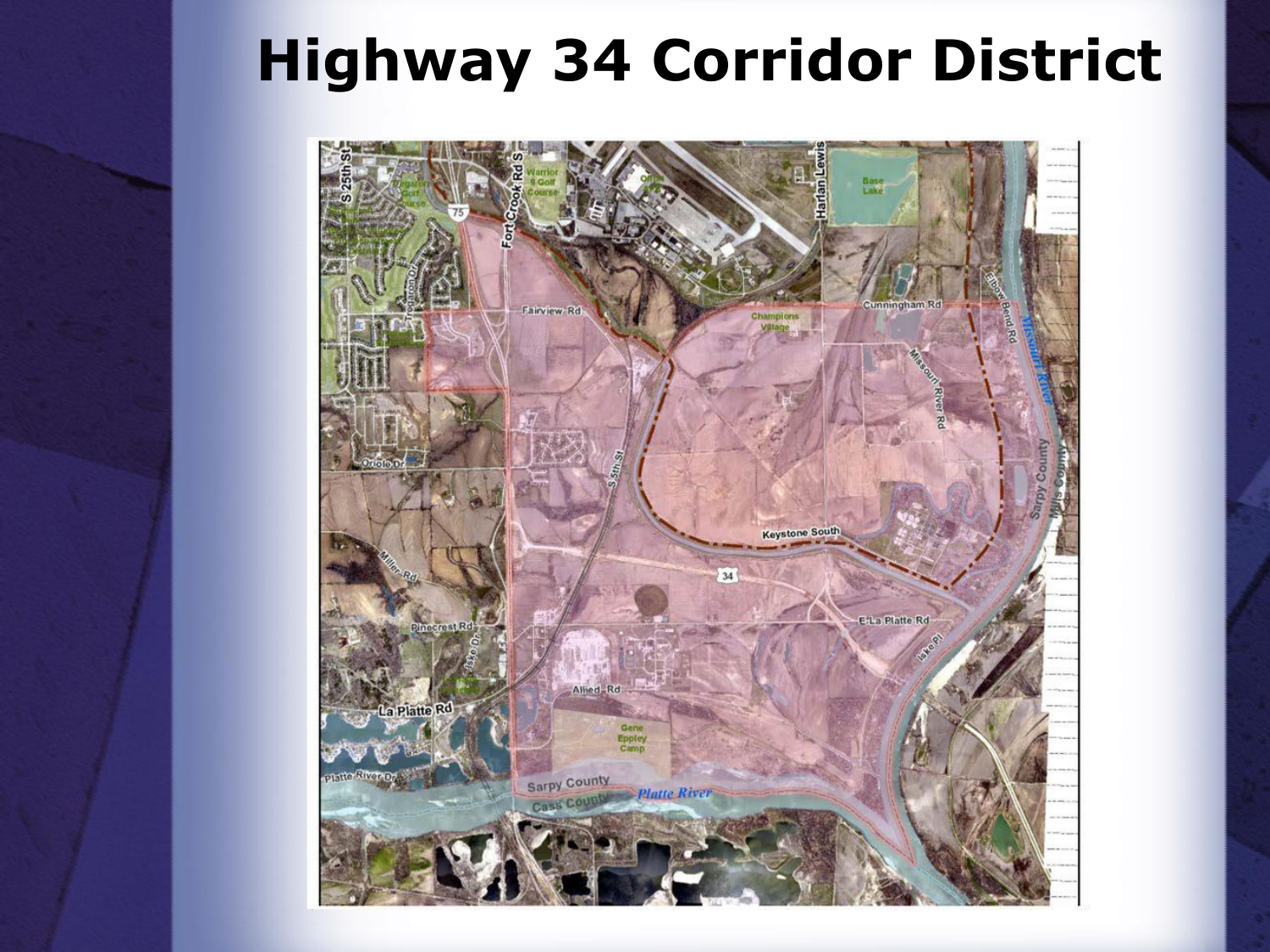## **Goals for the HWY 34 Corridor District**

- **Exercise EXET** Create new jobs
- Generate employment
- **EXECUTE:** Attract a variety of new businesses
- **EXECUTE: Attract new capital investment**
- **Example 1 Broaden the tax base**
- **Expand the labor market**
- **Example 1 Compliment and further the goals of the** City's Comprehensive Plan and the Highway 34 Corridor Overlay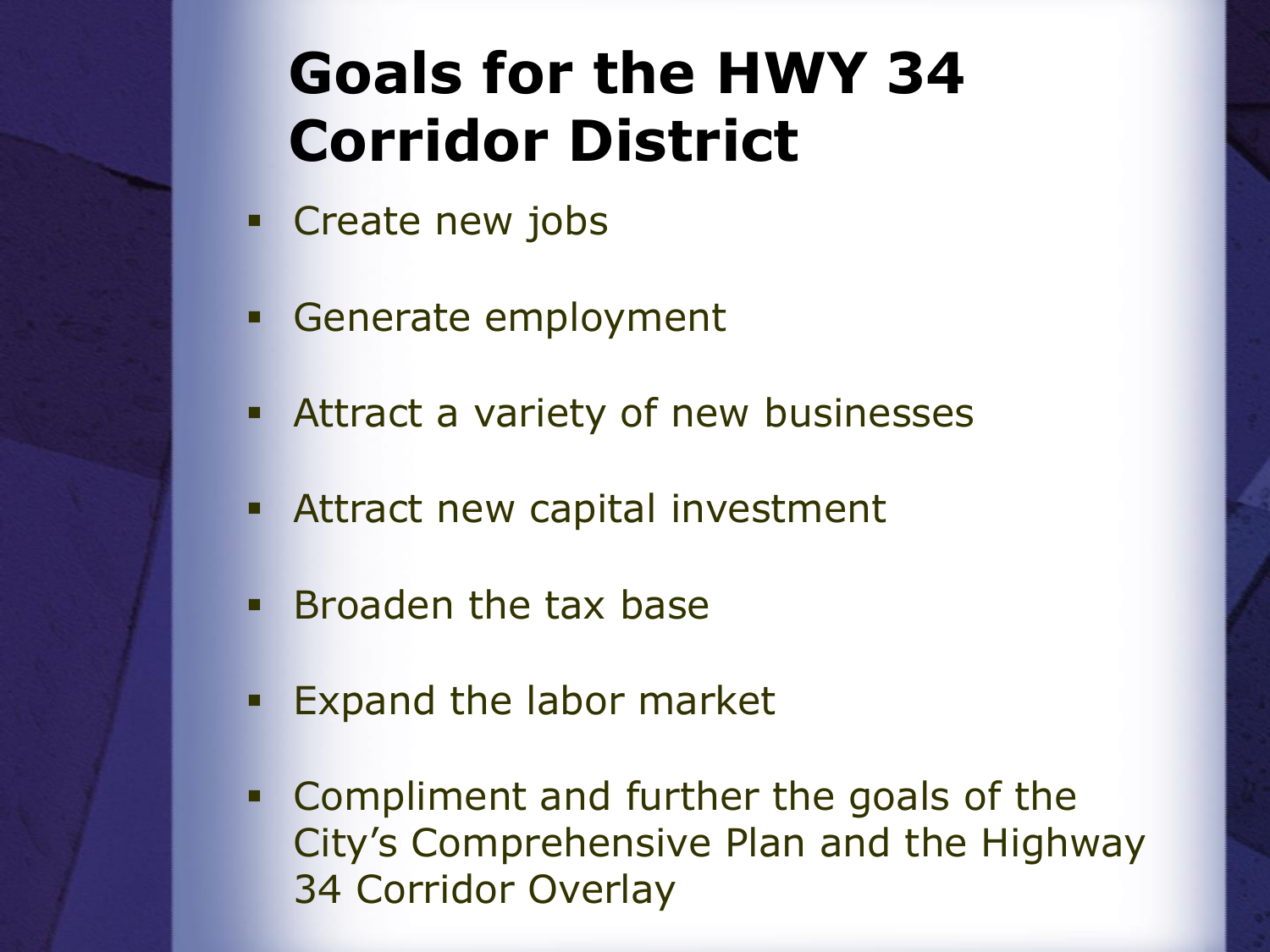# **Eligible Activities**

- **Eligible economic activities of the** Economic Development Program within the Highway 34 Corridor District are:
	- Purchase Land
	- **Execute Options**
	- Construction or Infrastructure Financing
	- **ELoan Fund**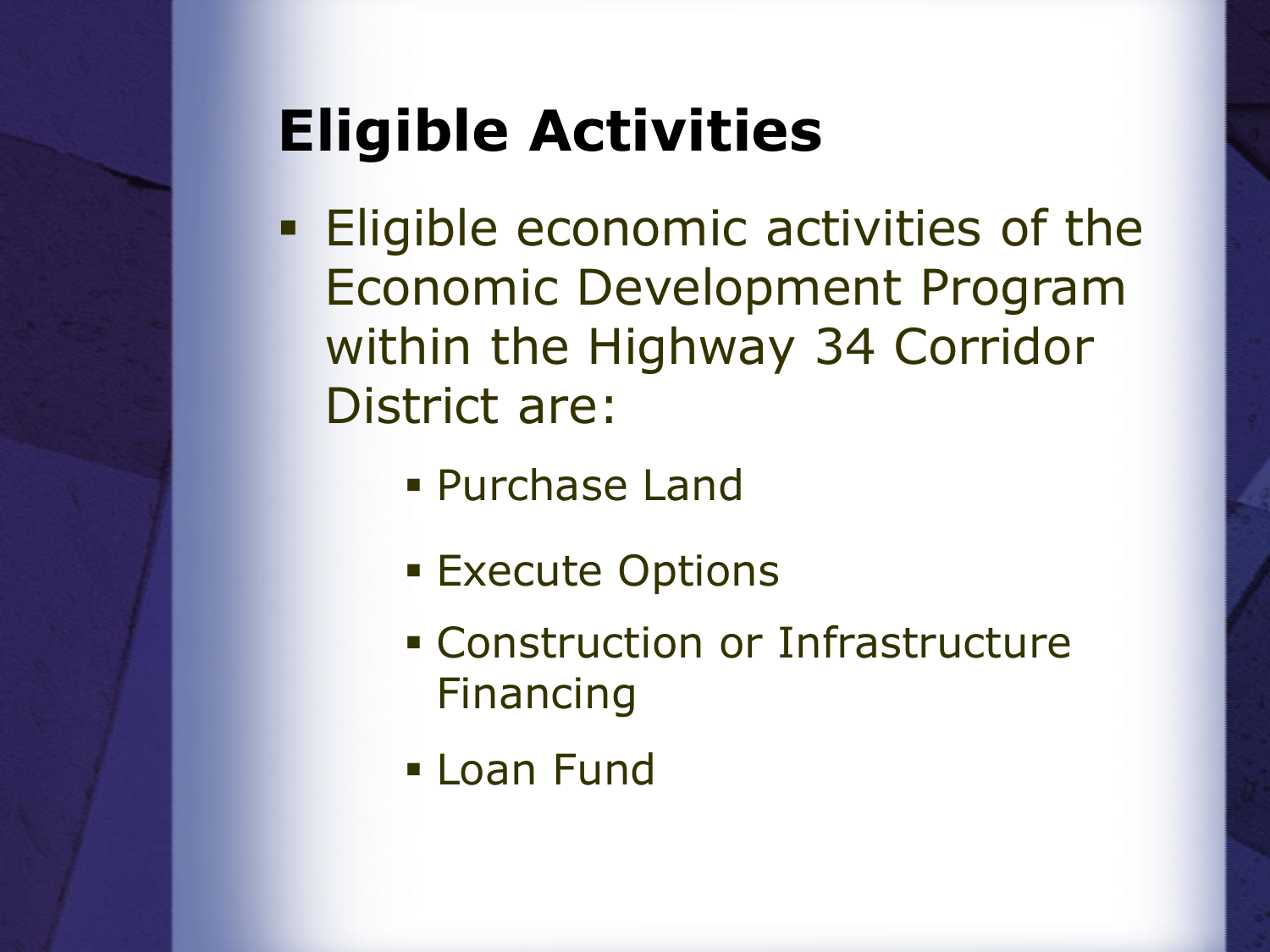### **Purchase of Land**

- **City of Bellevue may purchase real property** or execute options for real property located within the Highway 34 Corridor District.
- **EXP** After a review, the Program Administrator will make a recommendation to the Mayor and City Council regarding land purchase or option.
- **The City shall comply with all statutory** requirements when purchasing real property.
- **Proceeds from the sale of real property shall** be returned to the City of Bellevue's Economic Development Fund for future use.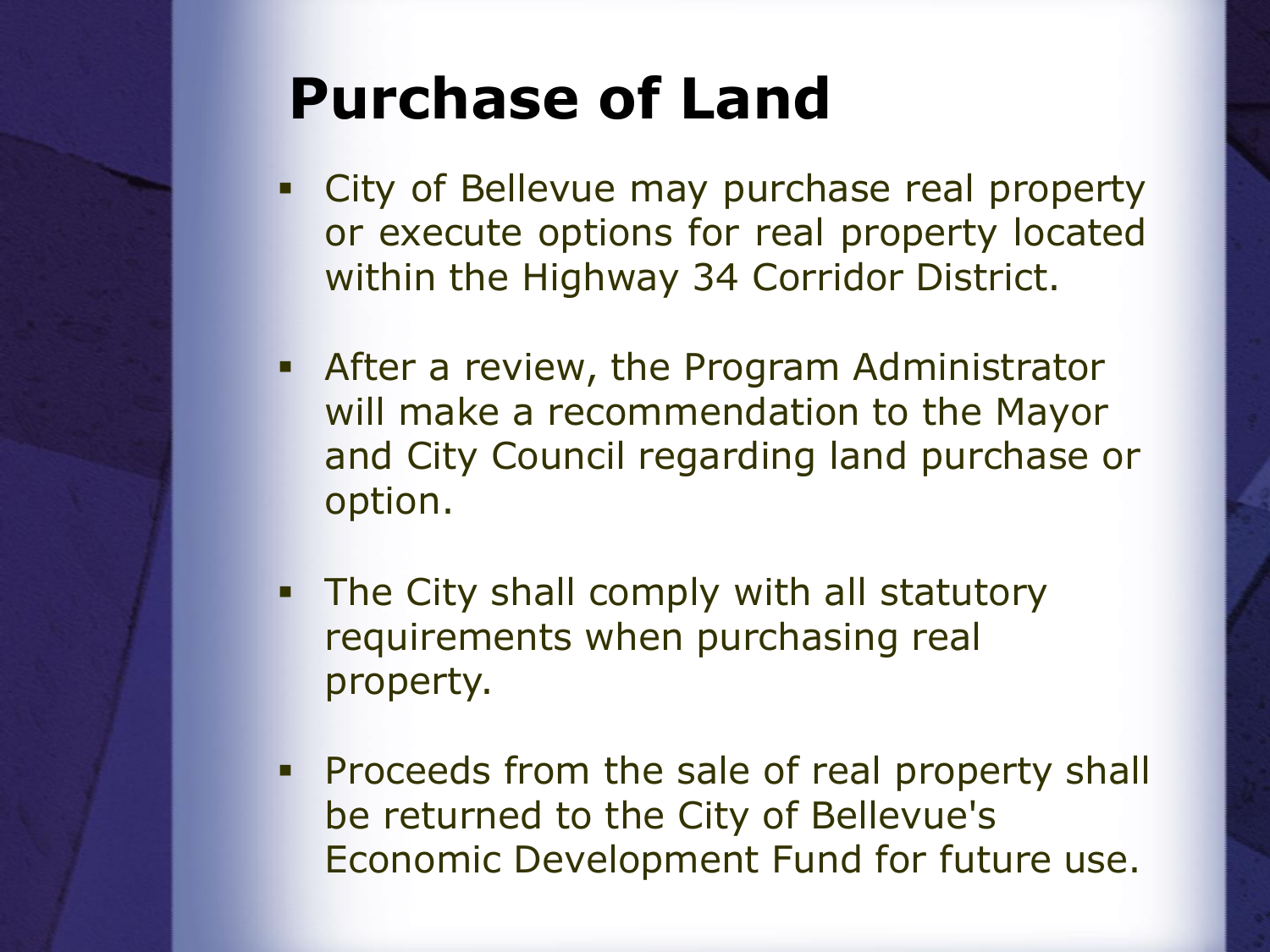#### **Infrastructure Improvements**

- **.** The City of Bellevue may make expenditures or grants for public works improvements, site development and infrastructure such as water, sewer, electrical, gas, transportation and Missouri River.
- **EXPENDITURE:** Any expenditures for access to transportation shall specifically include installation of railroad tracks, railroad crossings, rail switch stations and docks or piers for loading and unloading barges and other river transportation vessels.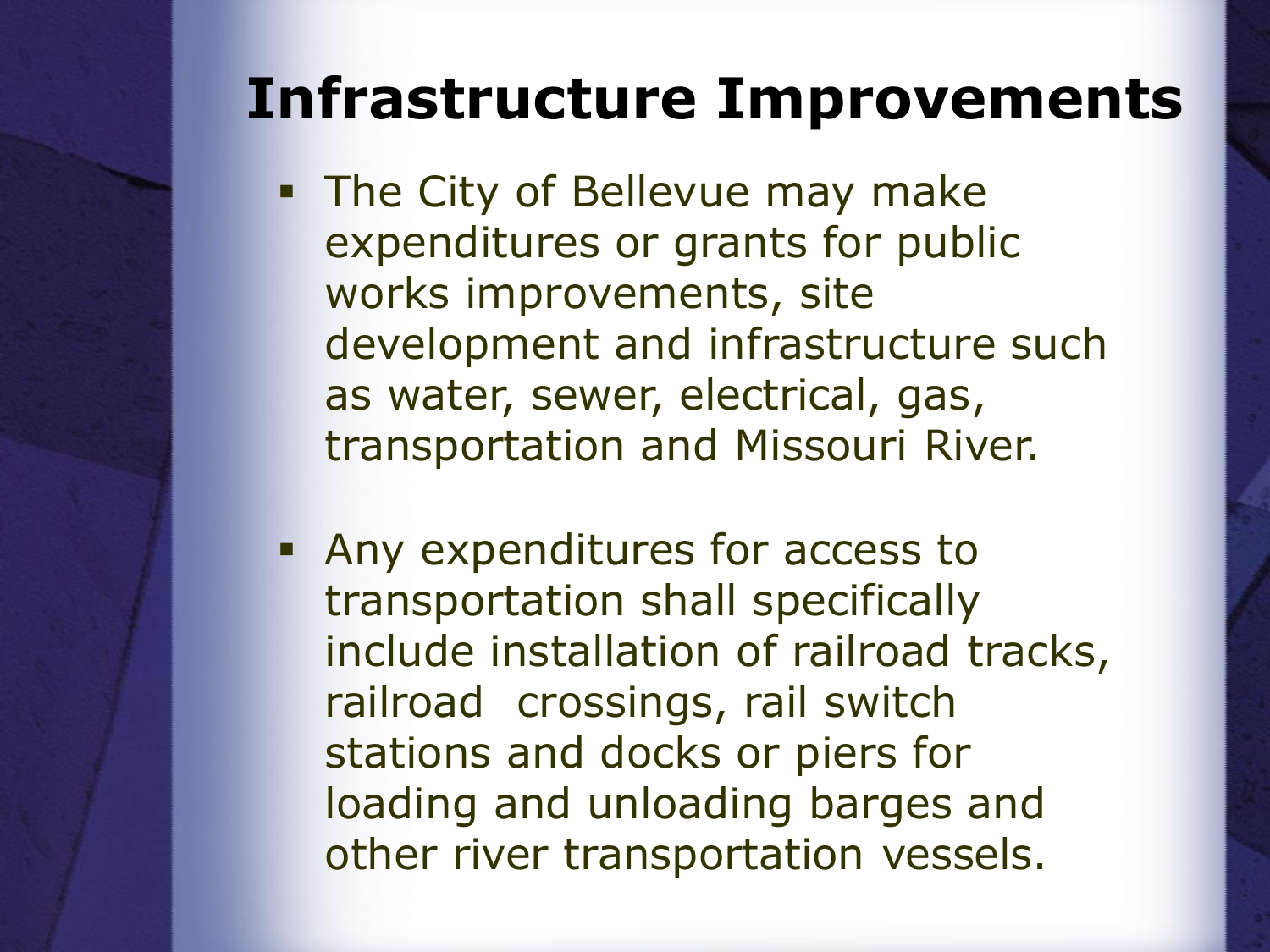#### **Loan Fund**

- **The loan fund shall be organized and** operated as determined by the City of Bellevue based on programs offered by the Small Business Administration (SBA) or the State of Nebraska.
- **The City of Bellevue can in any case** impose additional or greater requirements, standards, criteria or conditions as determined appropriate.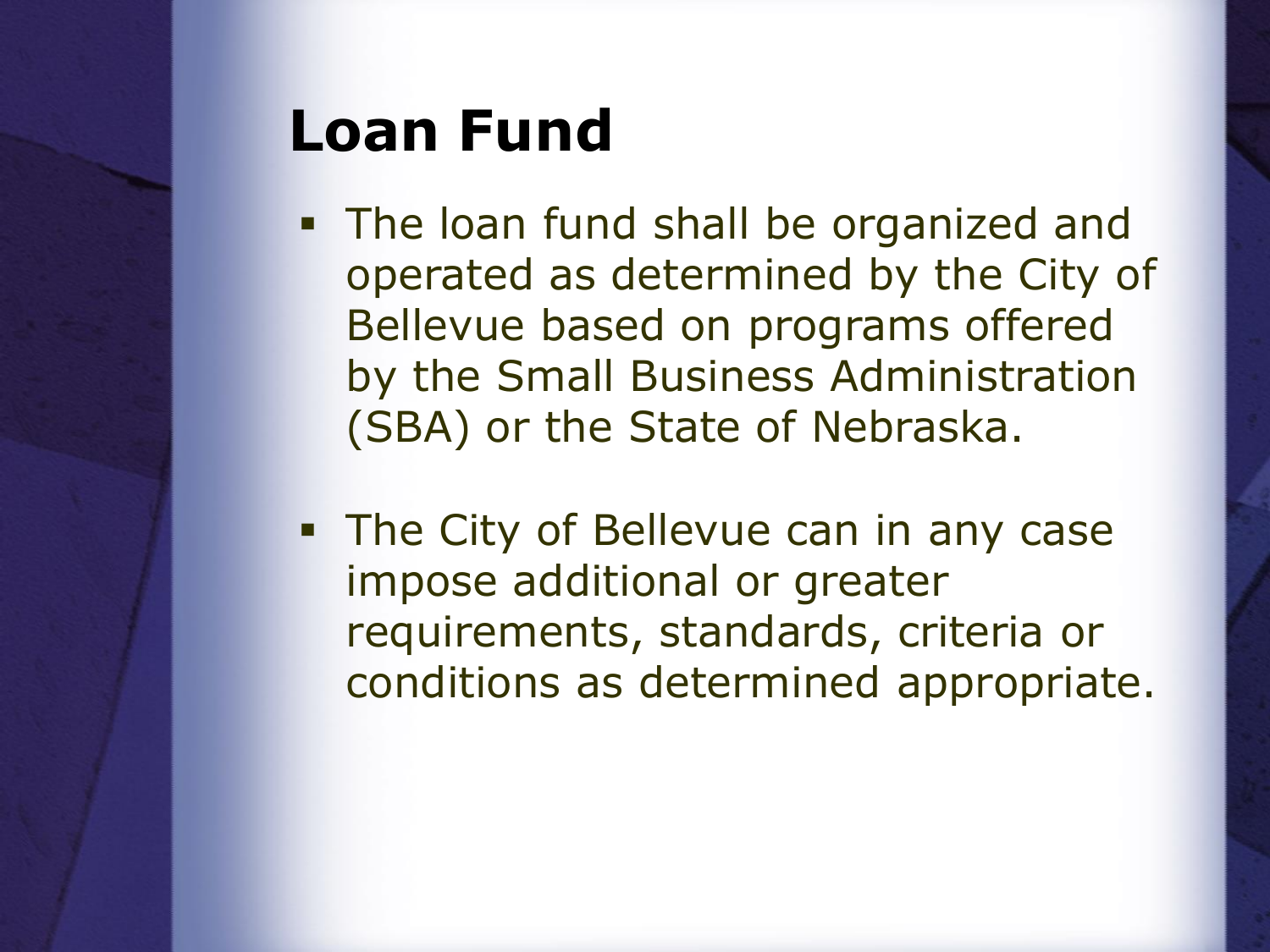## **Minimum Requirements by SBA or State of Nebraska**

- Types of financial assistance available, the maximum proportion of financial assistance that will be provided to any single qualifying business and the criteria used to determine the appropriate level of assistance;
- The criteria and procedures that will be used to determine the necessity and appropriateness of permitting a qualifying business to participate in the loan fund;
- The criteria for determining the time within which a qualifying business must meet the goals set for it under its participation agreement; and
- **EXECUTE:** Standards for loan delinquency, declaration of default, and actions to be taken upon default (consistent with Neb. Rev. Stat. section 18-2720).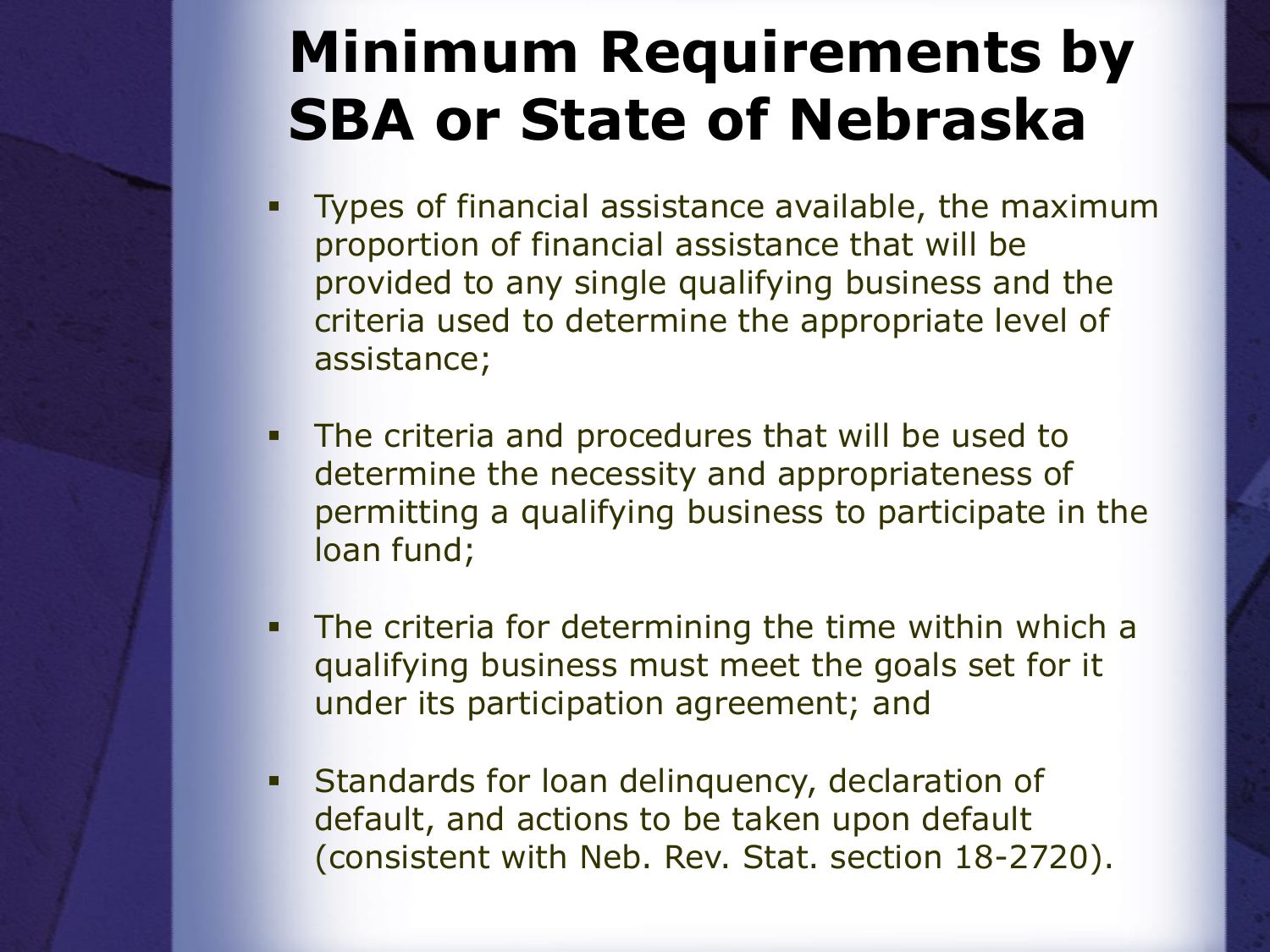# **Loan Fund (cont.)**

- The loan fund will be administered in accordance with applicable law, including Neb. Rev. Stat. section 18-2720.
- The loan fund will be audited annually in conjunction with the audit of the Economic Development Program pursuant to Neb. Rev. Stat. section 18-2721.
- Nebraska Statutes [18-2705](http://nebraskalegislature.gov/laws/statutes.php?statute=18-2705) through 18-2722 provide the governing language for the Economic Development Program.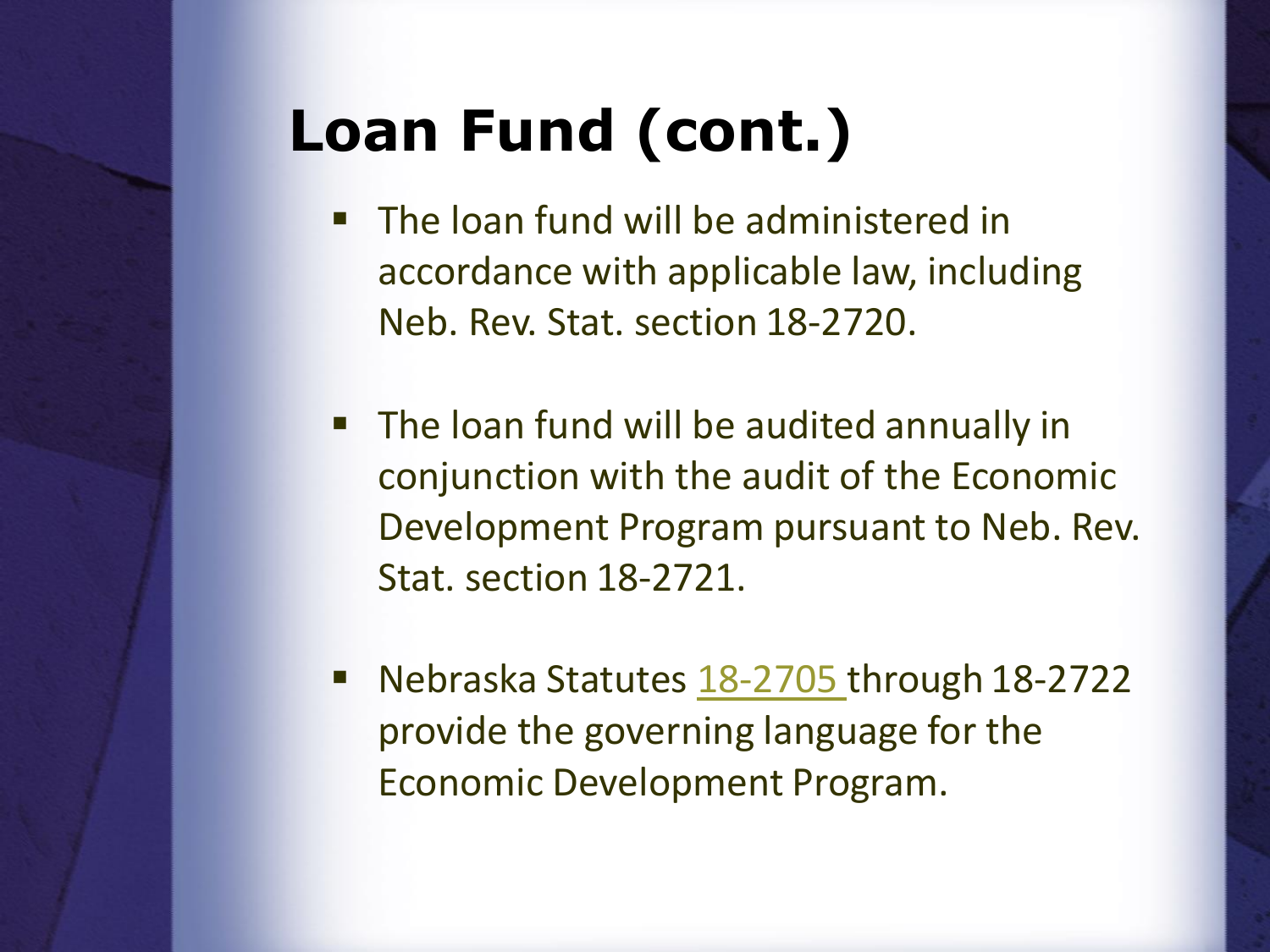## **Source of Local Option Funds**

- **Existing local option City Sales and Use** Tax, Lodging Tax, Occupancy Tax and Real Estate Tax.
- City of Bellevue may not appropriate funds to fund the Economic Development Program if the City Council (by resolution) or the voters (by ballot) do not approve the appropriation.
- **EXEDENT Additional funds from other non-City** sources will be sought beyond those derived from local sources of revenue, such as Tourism Grants.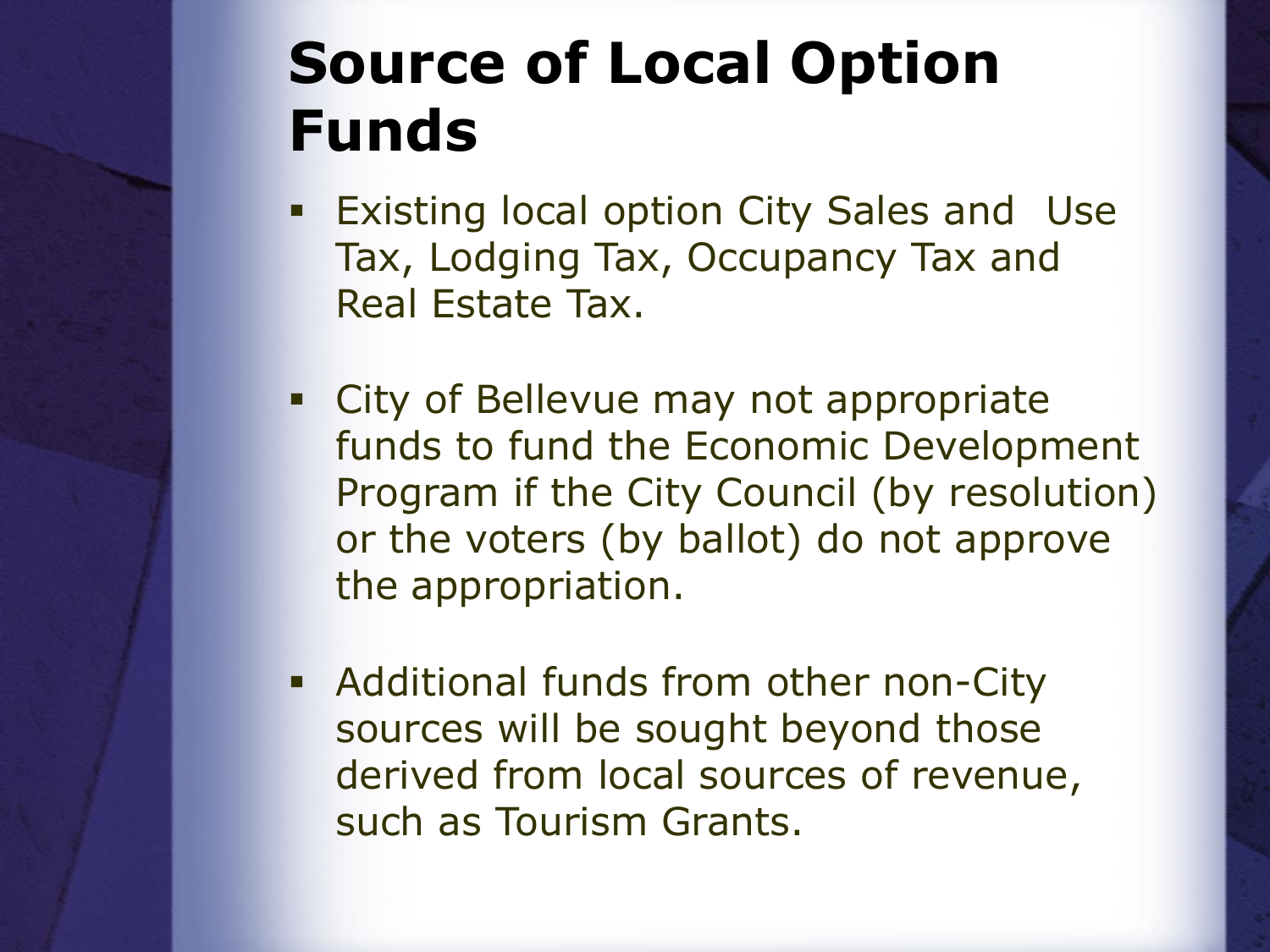### **Length of Time the Program will Exist**

▪ May 1, 2015 until April 30, 2040.

**■ Miscellaneous revenues and funds,** including repayment of loans, return on investments, fees, and proceeds from properties, may continue to be used for activities within the program during the life of the program.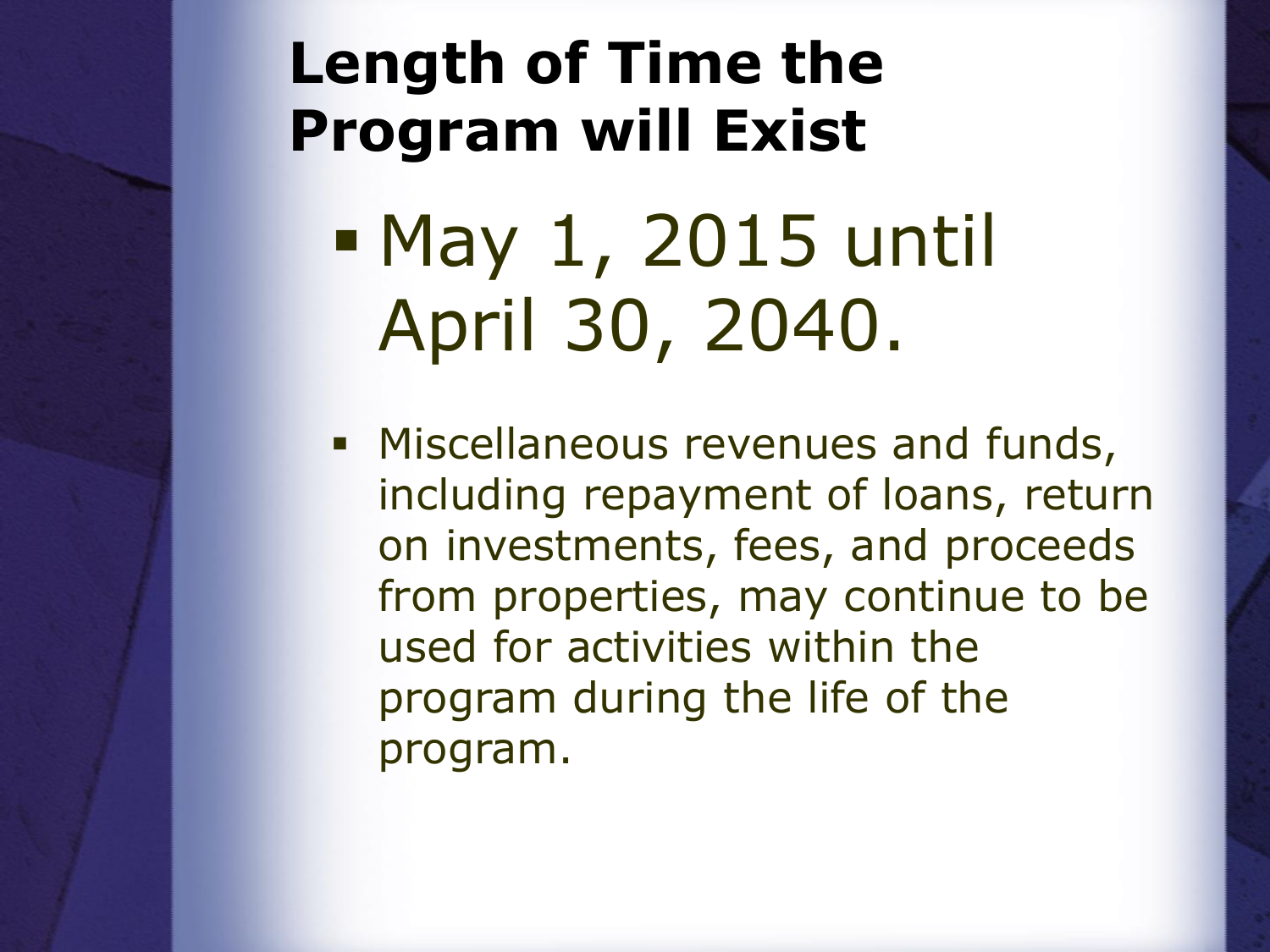## **Preliminary Budget**

- City of Bellevue *shall* establish an Economic Development Fund.
- **EXECT:** Shall contribute an amount not to exceed \$375,000 for any one-half year; or
- **EXECT** Shall contribute an amount not to exceed \$750,000 per year beginning May 1, 2015 and ending April 30, 2035.
- **The minimum expenditure in any one year** shall not exceed the amount contributed for that year *plus* any surplus funds from previous years *plus* any non-City source of funds available.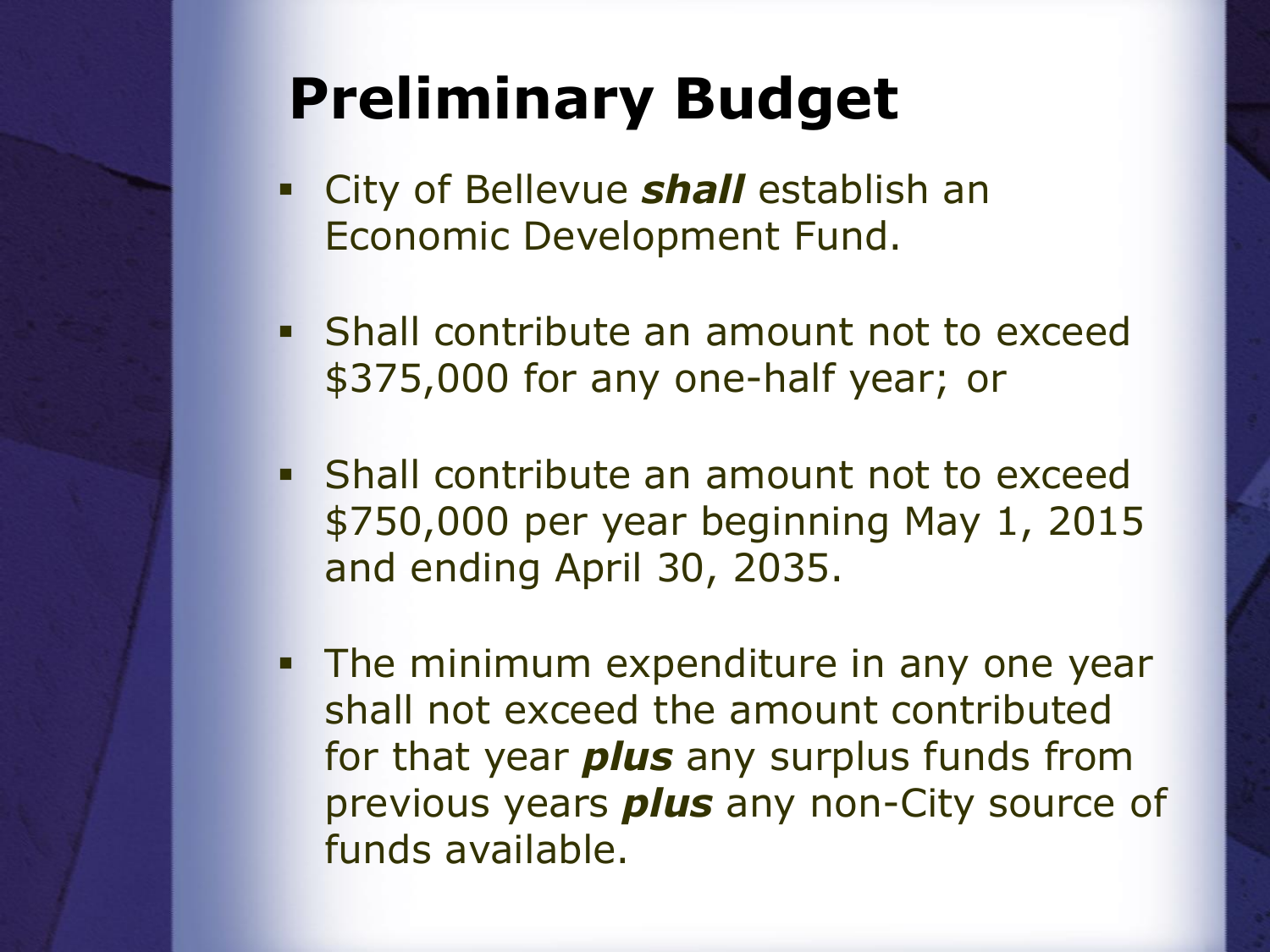## **Bond Authority**

- **EXEL Following a public hearing, the** Bellevue City Council may authorize the issuance of bonds to carry out this Economic Development Program.
- **EXECUTE:** Future contributions of Local Option City Sales and Use Tax, Lodging Tax, Occupancy Tax and Real Estate Tax to the Economic Development Fund shall be used to pay off these bonds.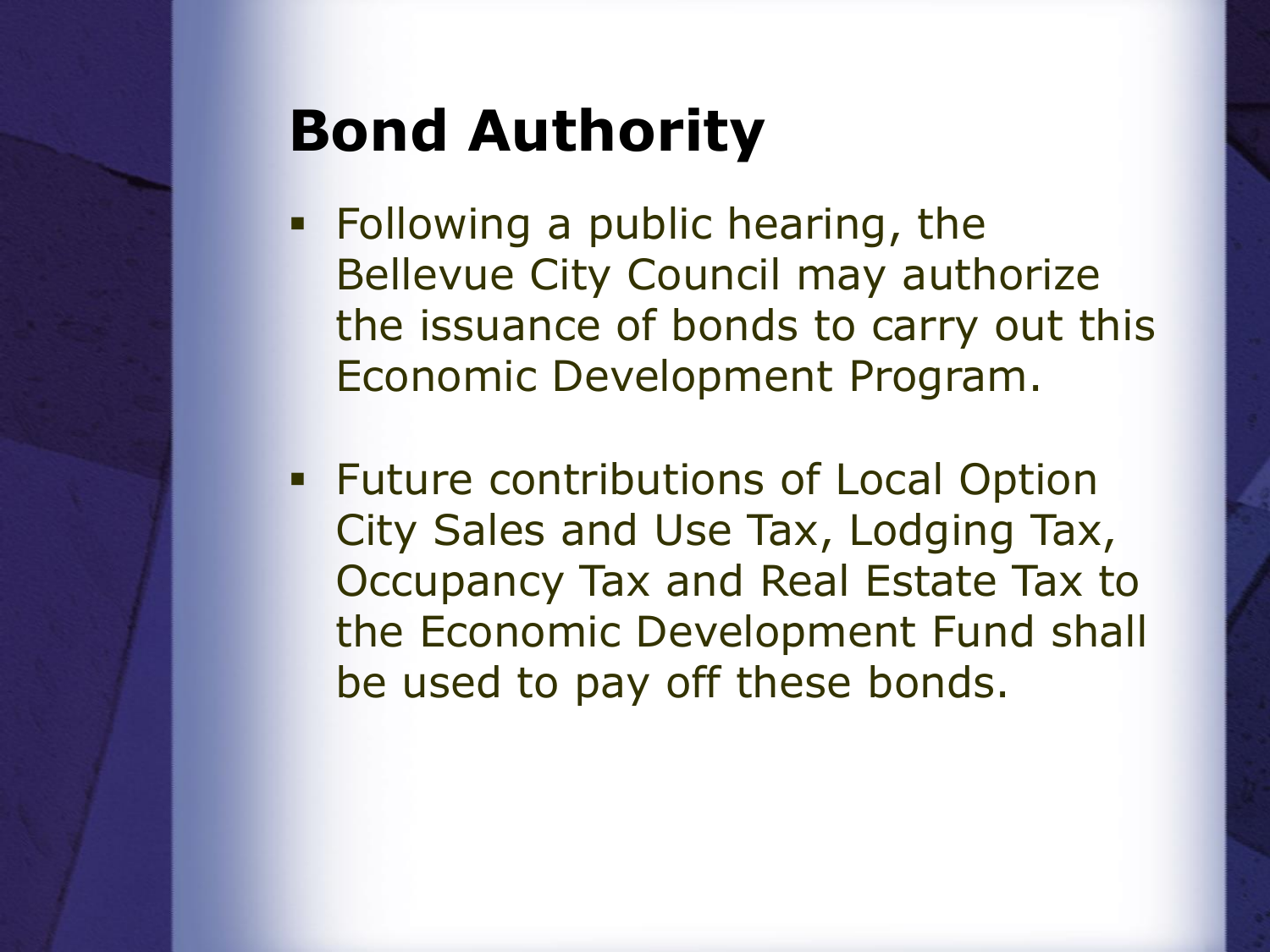#### **Administrative Process**

- **EXECTED Advisory Review Committee** (the Committee) established by Mayor and Council.
- **Eive voting members; 3 members** must have expertise in business, finance or accounting.
- **EX-officio members from the City of** Bellevue include the Program Administrator, the City Administrator and Designated City Official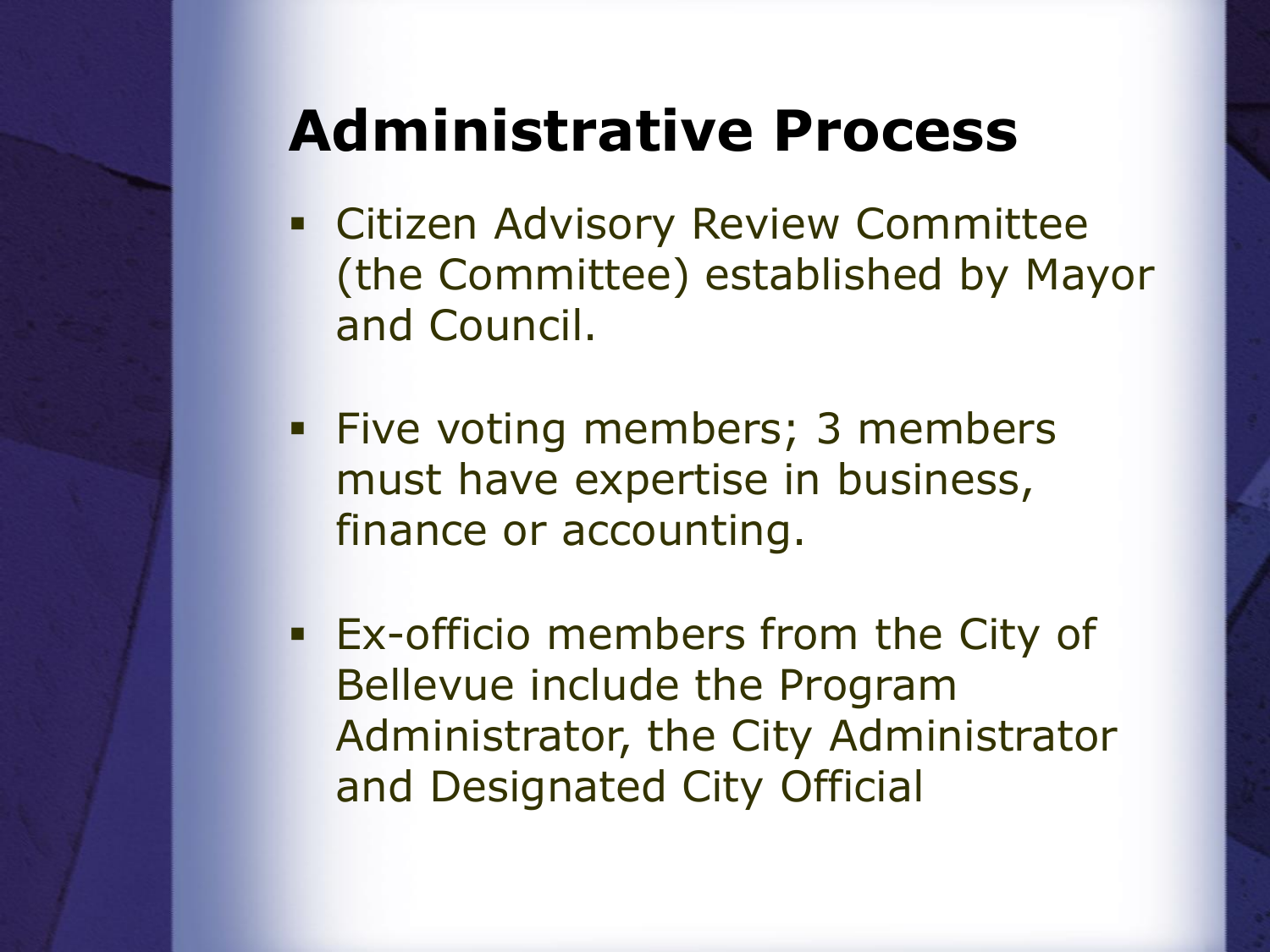#### **Meetings**

- **The Committee will meet to review** applications on an as needed basis.
- **The Committee will also meet on a** quarterly basis to review the progress of the Economic Development Program.
- **The Committee will report its findings and** suggestions to the Bellevue City Council on no less than a semi-annual basis.
- **The Bellevue City Council may assign** additional responsibilities to the Committee as necessary.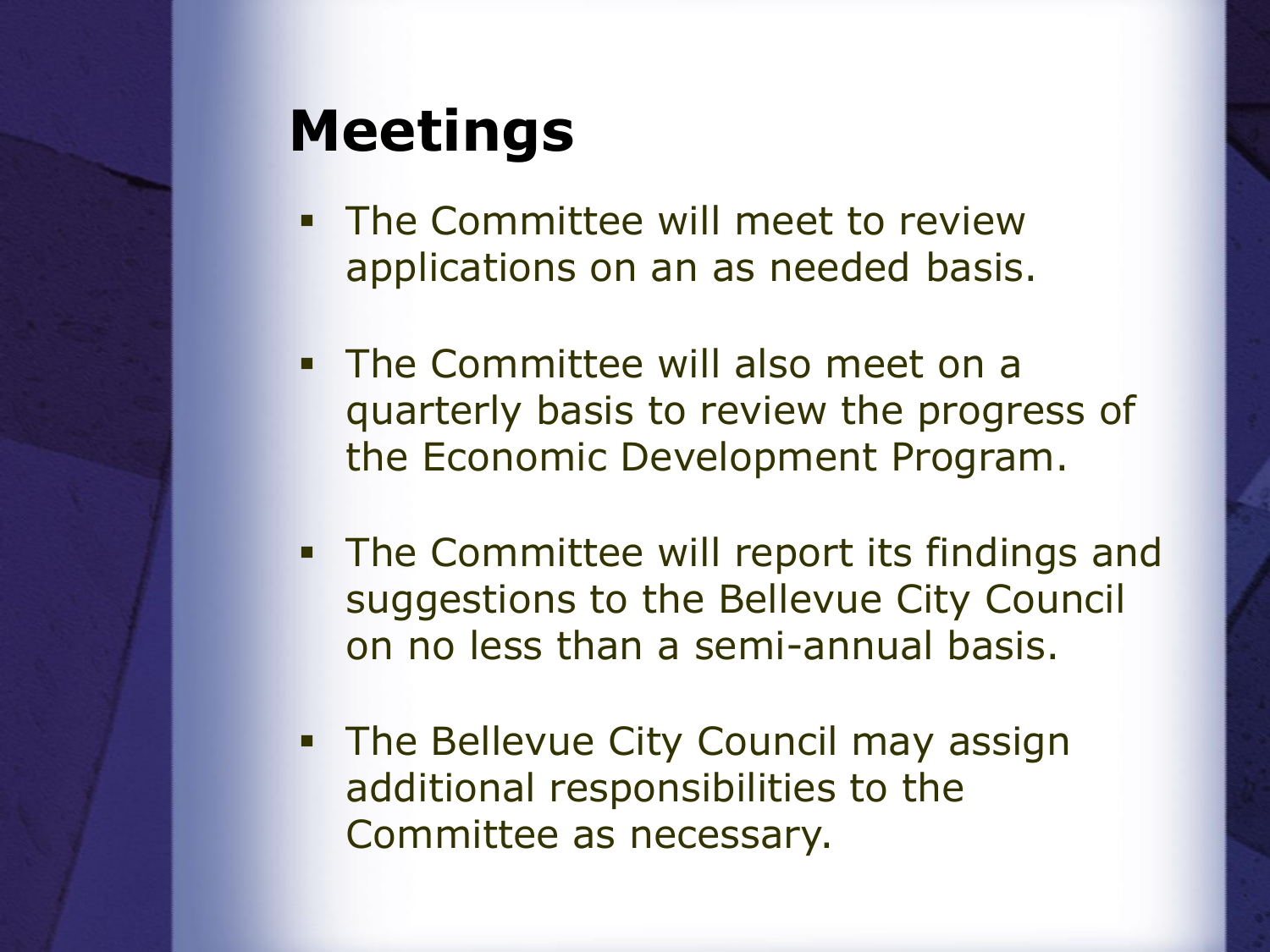## **Application Process**

- Program applicants must provide the following information:
	- 1) A detailed description of the proposed project, including an address or legal description for the proposed project located within the Highway 34 Corridor District.
	- 2) A business plan that includes employment and financial projections, current financial statements, financing requirements for the project and total projected costs.
	- 3)A completed City of Bellevue Local Option Municipal Economic Development Program application.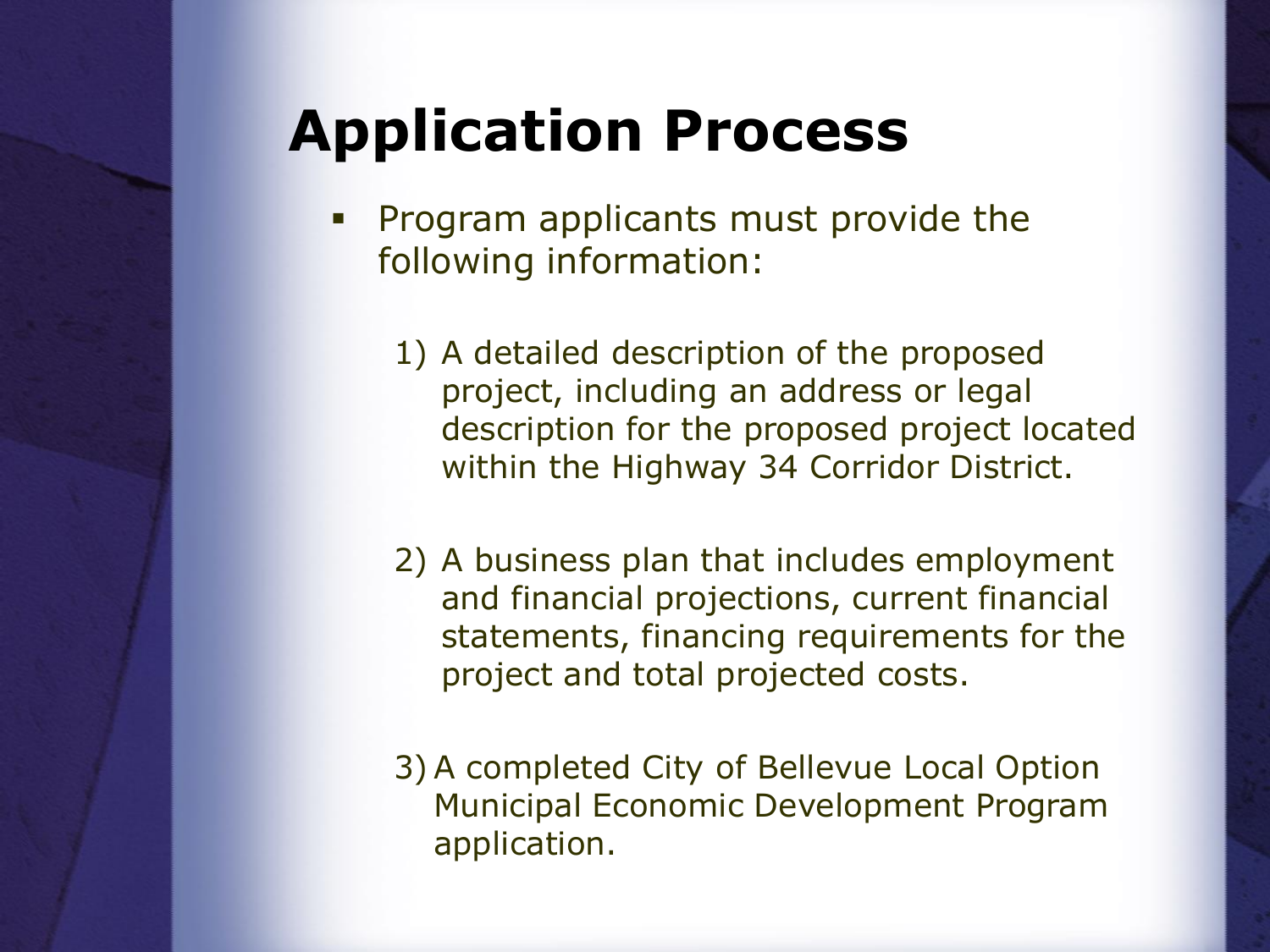# **Application Process (cont.)**

- **The Committee will review applications in** the order they are received.
- Approval/disapproval of an application will be based on project feasibility and the potential future economic benefit.
- **EXECTE:** After a financial verification process, the Committee may, or may not, recommend approval of an application.
- **EXEC** After the Committee's recommendation is determined, the application will be presented to the Bellevue City Council for consideration.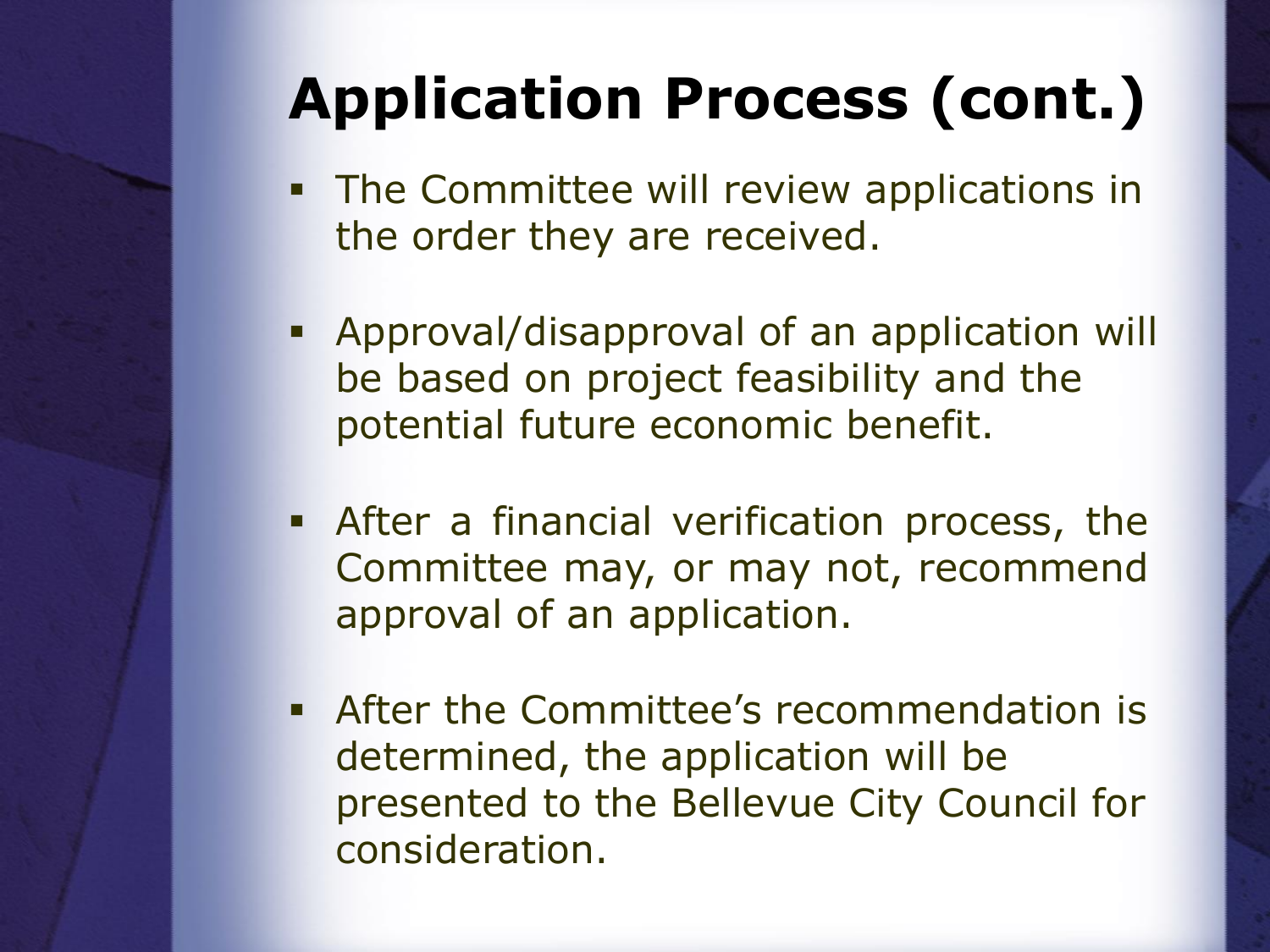# **Upon Approval**

**EXECT:** After Bellevue City Council approval, and provided that proper execution of the agreements are made, the Bellevue City Council will provide a suitable timeframe to disburse funds meeting the requirements of the applicant.